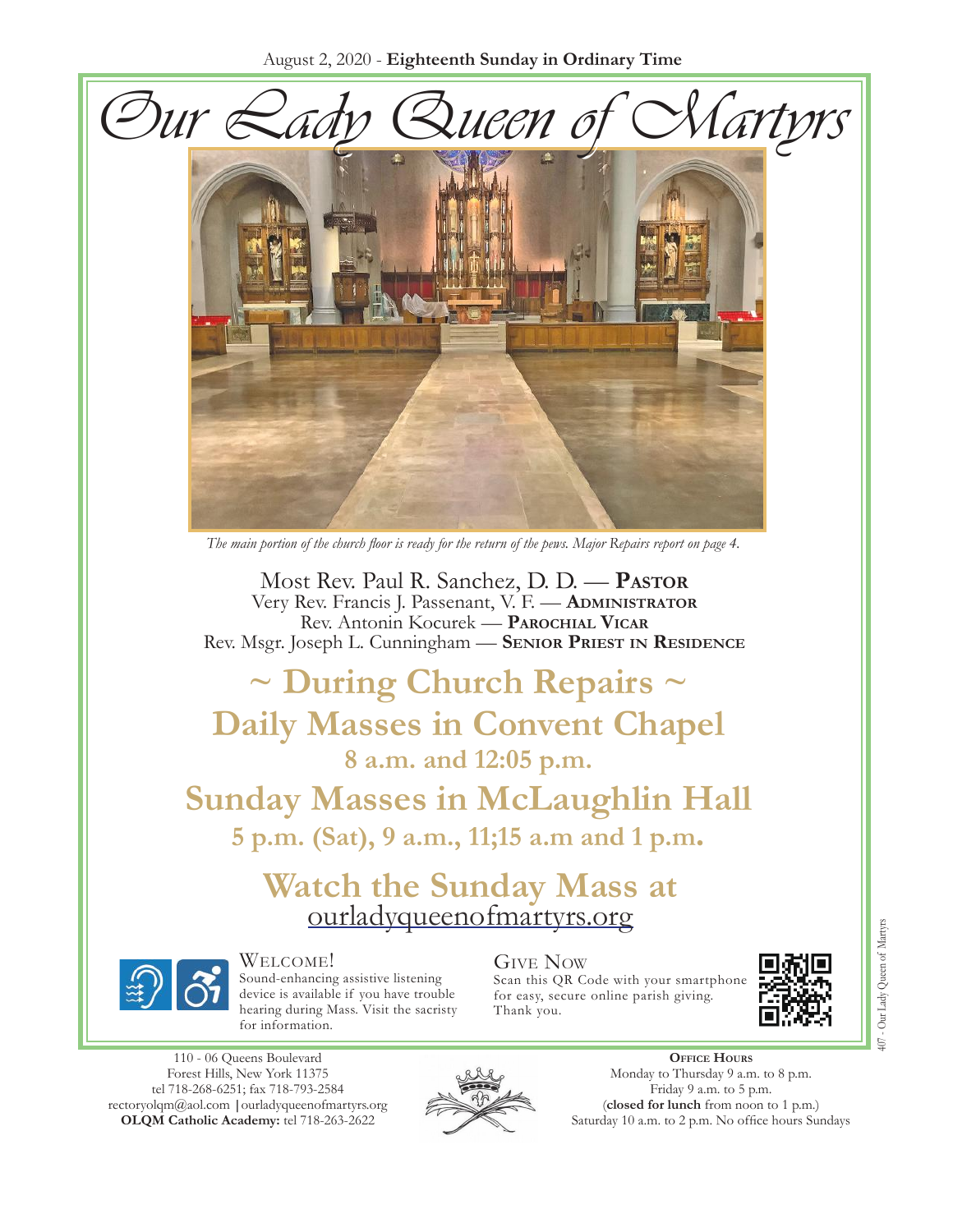### **Our Lady Queen of Martyrs** - Forest Hills, New York

## **Masses for the Week**

*Saturday, August 1* **Saint Alphonsus Liguori 8 a.m.** Souls in Purgatory **12:05 p.m.** Maria Forero **5 p.m.** Sarah Serigano

*Sunday, August 2* Parishioners of Our Lady Queen of Martyrs

> *Monday, August 3* **8 a.m.** Thomas Trott **12:05 p.m.** Manuel Miguel

*Tuesday, August 4* **St. John Vianney 8 a.m.** In Honor of St. Jude **12:05 p.m.** In Honor of St. John Vianney

*Wednesday, August 5* **Dedication of the Basilica of Saint Mary Major 8 a.m.** Marie England **12:05 p.m.** Antoine Lakah

> *Thursday, August 6* **Transfiguration of the Lord 8 a.m.** Muriel De Maria [anniversary] **12:05 p.m.** Christine Evangelista

### *Friday, August 7*

**Saint Sixtus II 8 a.m.** Annabella and Louis Sorsaia **12:05 p.m.** Luz Marina Penagos

> *Saturday, August 8* **Saint Dominic 8 a.m.** Souls in Purgatory

**12:05 p.m.** Anne and Henry Jennings

## **Remember Our Sick**

Blanche Aeppli, Joseph and Mary Augustine, Donald Begola, Alexander Berardino, Peter Berardino, Mark Bradley, Joseph Buatta, Susan Campbell, James Cardone, Jeffrey Carrasquillo, MaryAnn Cornell, Irene Cucurella, Tracy Cuva, Danielle D'Agostino, Norman Doucette, Baby Luka Dudashvili, Nancy Feldman, Stephanie Feldman, Estrela Feliciano, Michael Flannery, Alice Fromer, Ogan Gates, Kathleen and Brian Gordon, Pat Gmerek, Cathie Greulich, Paulina Guballa, Alexander Gutierrez, Philip Hassialis, Sean Harrison, Giles Houghton, Sandy Imperante, Michael H. Jordan, Migdalia Leon, Maria Leon Santiago, James Lung, Nancy Martin, Liz Maryon, John Nikol, Connie Panella, Maureen Piatt, Bonnie Post, Dennis Roberts, Gloria Rodriguez, Dr. Anthony Sarro, Scaturro family, Robert Sorsaia, Frank Soriente, Nick Spaventa, Maria Viesta, Brittany Zaita—**and all parishioners currently in nursing homes, hospitals or confined to their homes**

## **Main Events of the Week**

*Sunday, August 2 to Saturday, August 8* **Thank you for your prayers and patience while repairs continue in the main church building.**

#### **Rectory is open again!**

**Monday**–**Tuesday 9:30 a.m. to 8 p.m. Wednesday**–**Thursday**–**Friday 9:30 a.m. to 5 p.m. (closed for lunch from noon to 1 p.m.)**

### **PLEASE WEAR A FACE MASK WHEN VISITING**

**Confession Times (until further notice) Tuesdays and Thursdays at 11:30 a.m. Saturdays at 12:45 p.m. inside rectory door** 

**Mass Times Daily Masses (Mon**–**Sat) 8 a.m. & 12:05 p.m. Celebrated in the Convent Chapel**

> **Sunday Masses 5 p.m. (Sat), 9 a.m., 11:15 a.m. & 1 p.m. Celebrated in McLaughlin Hall**

**At all Masses, we will follow CDC procedures for the safety of all during the pandemic**

**Devotions Church lobby is open for private prayer and Adoration of the Blessed Sacrament**

**Tuesday, August 4 Concludes the St. John Vianney Novena**  *(see page 5 for information on how to find the novena prayer booklet online)*

*August Blood Drive @ Nearby St. Margaret's Parish See page 6*

## **5 p.m.** Joseph Grosso **Remember Our Deceased**

Simone Boncy Anna Caccavalla John Dumbra Nelson Fulay

John Monaghan Richard A. Santelli Gandaye Sebreth Jose Luis Trigo

### **We pray for the men and women of our Armed Forces serving in the U.S. and abroad**

Eric Böhm, Sergio Borrero, Thaddeus Buenaventura, Ricardo Cantillo, Bobby DiTroia, Armando Fellin, Andrew Gonzalez, A. Jay James, William (Will) Klos, Michael Le Floch, Louis Mannino, Jean-Marc Moïse, Brian Quinn, Justin Pabse, Adam Rearick, Rodney Ross, McNeely Royal, Victoria Tissler-Bacca, Charles Torres, Jose J. Vaz, Mollie Rae Whitley, William Youssef, Phillip Whitley, Jeff Zabala. **Please pray for all who risk their lives for our safety, including police, fire, corrections and military personnel.**

407 - Our Lady Queen of Martyrs Our Lady  $\overline{407}$ .

WELCOME! If a disability makes it difficult for you to fully participate at Mass or other activities of our parish, contact our **Parish Advocate for Persons with Disabilities**, Karen Mongiello, at [disabilities.olqm@gmail.com](mailto:disabilities.olqm@gmail.com), to make your special needs known.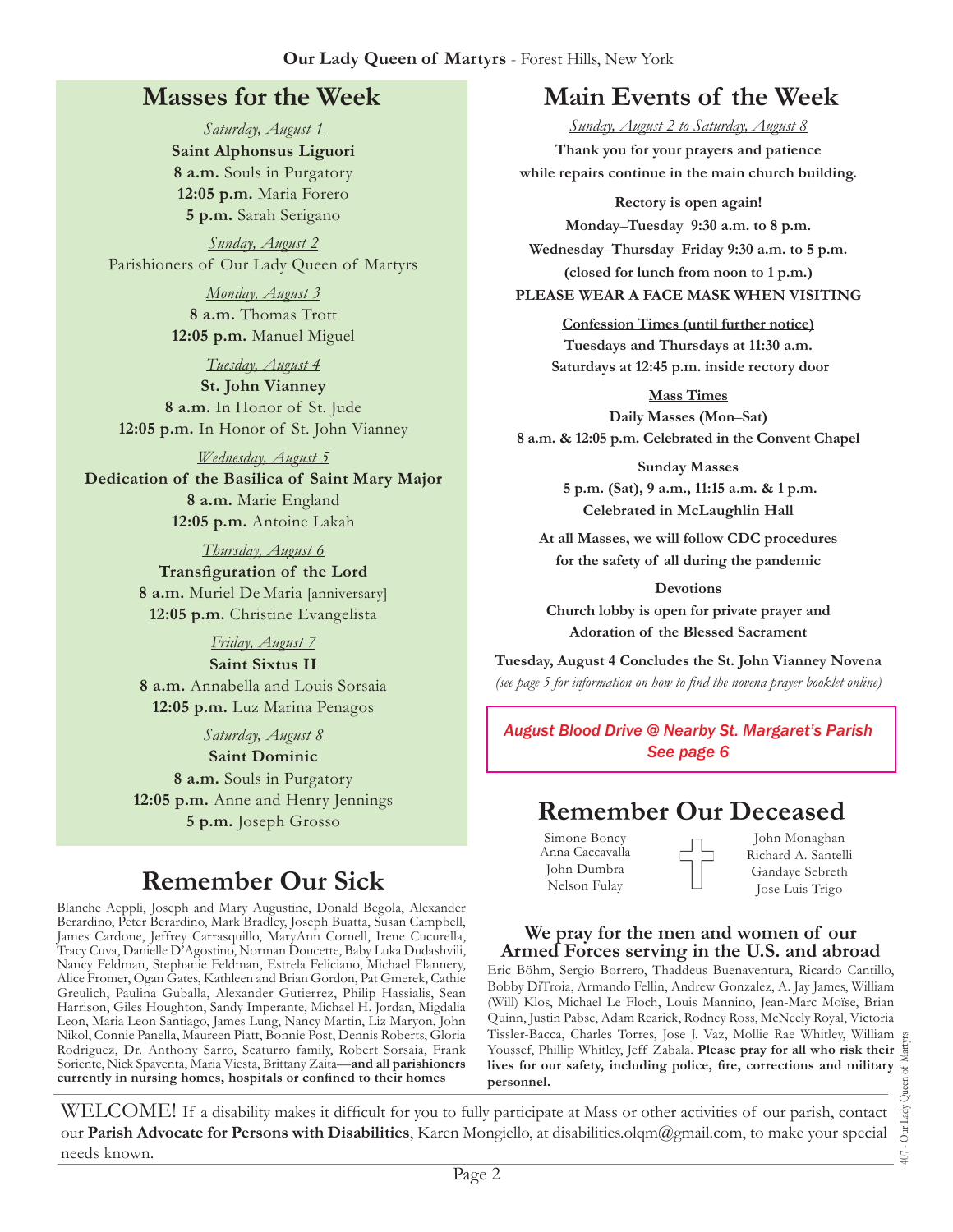# **This Week's Reflection**

**On the Dignity of Older People** 

*From the OLQM Social Action Committee* 

**Reflect**: There is a beautifully balanced relationship between young people and the elderly; each can meet the needs of the other.

In a rapidly changing world, society demands productivity. Youth innocently embraces these demands for speed and efficiency, often sacrificing compassion for those who fail to display their own attitude and behavior. Many also desire to give something to the world. They bring their talents to live their lives differently than previous generations

Elders have invested their years in building skills and knowledge and to achieve their goals. The elderly, called " the guardians of the collective memory" by Pope John Paul II, possess wisdom developed from life's lessons earned meeting the demands of reality. For this they deserve our care and respect.

Wisdom benefits both youth and the elderly, who have answers to the struggles of young people and an understanding of values such as hope and patience.

**Learn**: Read the document from the Vatican's Pontifical Council for the Laity on ["Dignity of Older People and Their](https://bit.ly/3fPb26U)  [Mission in the Church and in the World.](https://bit.ly/3fPb26U)"

**Act**: There is a win-win situation in intergenerational friendships. Developing a bond between people of different ages grows within us not only a spirit of giving, but nurtures in our soul the seeds of wisdom.

In this time of corona virus mitigation, we can learn from the elderly that patience with the social and lifestyle restrictions can reward us with a future, one with just respect and understanding. Seek out the elderly, and their wisdom.

To learn more about the legislative issues that impact us as Catholics and how you can express your opinions to our elected officials, we also encourage you to sign up for "Action Alerts" from the New York State Catholic Conference at [www.nyscatholic.org/nys-catholic-conference-action-center.](https://www.nyscatholic.org/nys-catholic-conference-action-center)

### Online Sunday Mass at OLQM

We video record the 5 p.m. Saturday Vigil Mass each week and post it online Sunday morning by 8 a.m. to watch from home. Watch on our website at [ourladyqueenofmartyrs.org](https://ourladyqueenofmartyrs.org/) or the [parish YouTube channel](https://www.youtube.com/user/OLQMStewardship/videos?view=0&sort=dd&shelf_id=2). A direct link to the prerecorded Mass will also be made available every Sunday on our Facebook page: [www.facebook.com/olqmchurch](https://www.facebook.com/OLQMChurch/). Please like and share and encourage others to join us at Mass!

## **Order of Mass**

**Eighteenth Sunday in Ordinary Time**

**Entrance** "Alleluia! Sing to Jesus"

**First Reading***—Isaiah 55:1-3* 

**Responsorial Psalm**

 *The hand of the Lord feeds us; he answers all our needs.*

**Second Reading***-—Romans 8:35, 37-39* 

**Gospel***—Matthew 14:13-21*

**Homily**

**Offertory** "Amazing Grace"

**Communion** "I Received the Living God"

**Closing Hymn** "O God, Almighty Father" *Communion is distributed during exit* 

## **Watch Sunday Mass Online**

Video recording of the Sunday Mass at OLQM is viewable on our church website **[ourladyqueenofmartyrs.org](https://ourladyqueenofmartyrs.org)**

**Watch Daily Mass Online** 

Livestreamed from the Co-Cathedral of St. Joseph in Brooklyn at **[netny.tv/masses](https://netny.tv/masses/)**

## **Second Collections**

›› Today's second collection is for Major Repairs. Sunday, August 9, the second collection will be air conditioning; there is also an envelope for maintenance for the OLQM Academy building..

›› Use the blue envelope at any time to contribute to the Parish Endowment Fund: [ourladyqueenofmartyrs.org/blue-envelope.](https://ourladyqueenofmartyrs.org/blue-envelope/) At our online Parish Giving portal, select Blue Envelope from the pull-down menu.

›› For [online Parish Giving](https://ourladyqueenofmartyrs.org/parish-giving/) technical support, call 866-307-7140, Monday through Friday, 8:30 a.m. to 4:30 p.m.



WHO ISWITH US TODAY!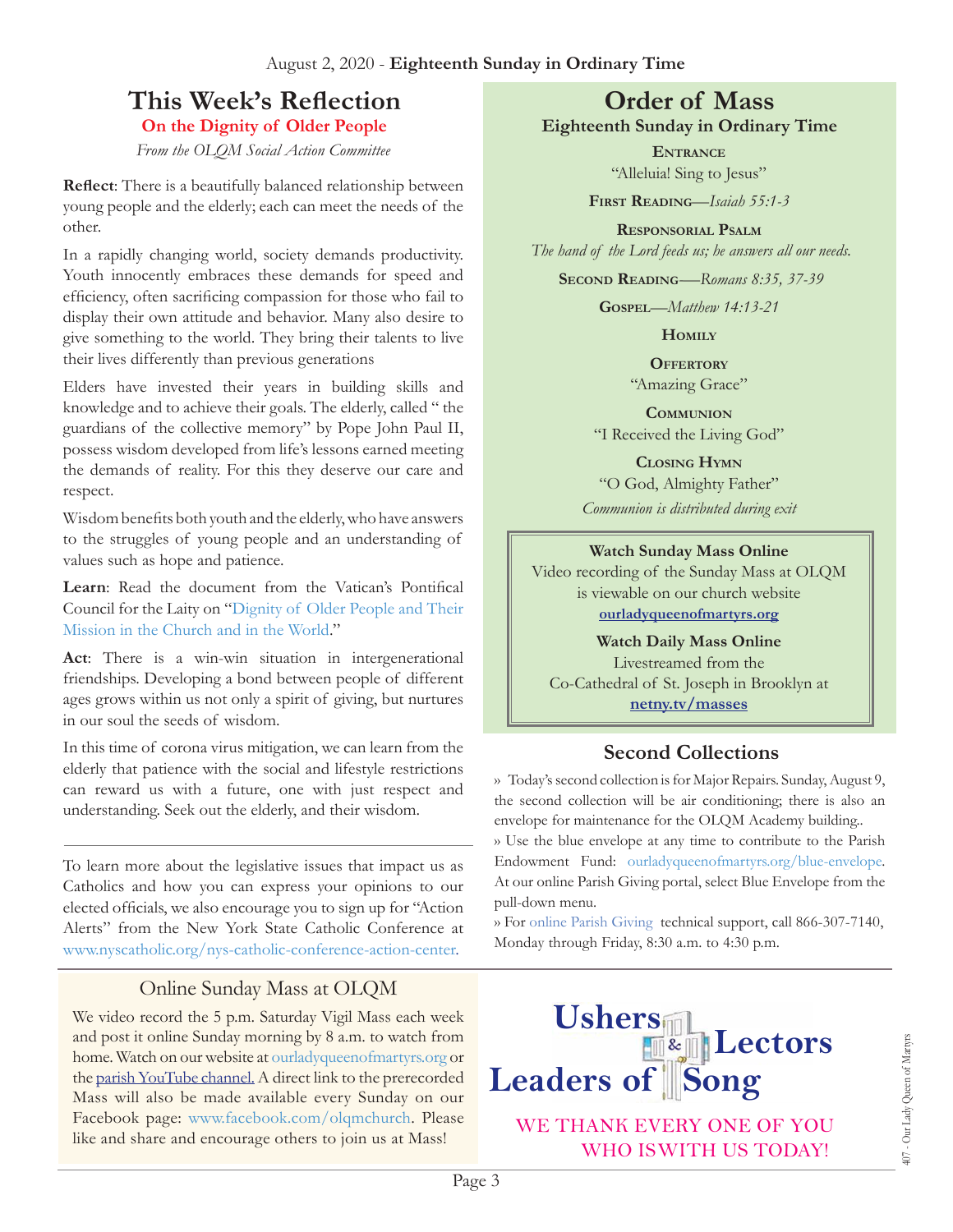# Major Church Repair 2020 - Parishioner Report #7

*by Fr. Francis Passenant, Administrator*

The congregational areas of the church are almost ready!

The vast section of the floor under the pews is completed

**Remaining outdoor projects**: Lastly, the pointing of the exterior steps of the church, rectory, and convent buildings has been contracted and work should be done before

(*pictured on the bulletin cover*) but the aisle across the front of the church still needs to be sealed and polished and the sanctuary has been left for a later date in the near future.

Our church was the first floor repair job undertaken by the company hired after the lifting of the construction ban during the pandemic. Since the company's backlog was so great, we concentrated on the congregational areas to get back the use of the seating for Sunday Mass.

The rest of the floor will be completed in the weeks before the end of the year. There will be no need to close the church on weekends to complete the floor project and we can use the convent chapel for weekday Masses again when needed. This allows us to now bring



Labor Day. The front steps of the church and the ramp door on Queens Boulevard will be done first, so they will be available for our return. Please pray for good weather so these outdoor projects can be completed as scheduled.

The 72nd Road sidewalk project started last year has resumed. It was suspended as we got close to the cold weather last autumn. The winter weather and the COVID-19 bans of the spring delayed the completion of this job. It should take about a week, depending on the weather. Please enter and exit the schoolyard from Ascan Avenue only until this work is completed.

My hope is that, barring any unforeseen delays, **we should be able to announce in next Sunday's bulletin a date to** 

in the different company we've engaged to anchor the pews back in place.

**Return of the pews:** The return of the pews to their permanent place has begun; as you read this, the work should be halfway completed. The new kneelers will be installed as the final stage of the congregational seating plan. The restorative work on the walls around the church's beautiful stained glass windows and the wall below the choir loft should also be completed by the time you read this article. The Stations of the Cross have been refreshed as well as some of the decorative features highlighted in today's pictures. The confessionals will be cleaned, varnished, and the curtains replaced.

In short, the entire congregational area has been renovated: floor and walls restored, new kneelers on the pews, and the Stations of the Cross and confessional areas refreshed.

**return to worship in the church.** MORE NEXT WEEK.

Pictured—*The church's interior walls are cleaned and brightened, including the Stations of the Cross artwork on the walls.* 

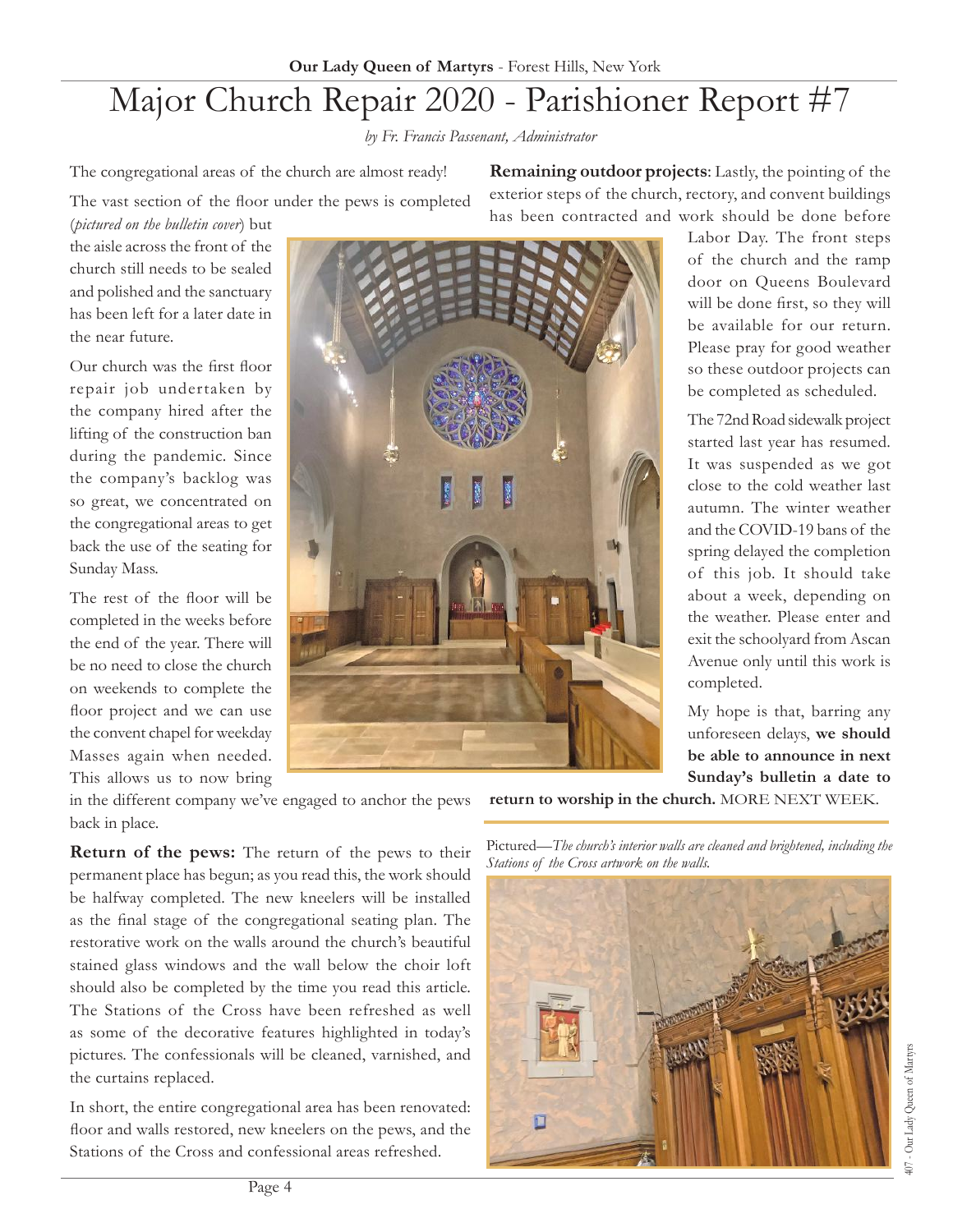# St. John Vianney Novena Concludes August 4

Please make one of these seminarians from our diocese your prayer intention. A prayer booklet can be found at [ourladyqueenofmartyrs.org/st-john-vianney-novena.](https://ourladyqueenofmartyrs.org/st-john-vianney-novena/)

Alex Olszewski Alvaro Morales Benoit Chavanne Brendon Harfmann Caetano Moura Cairo Lopez III Callistus Ibeh Elvis Toribro Erik Winkelmann Ernesto Alonso Eusebius Eze Fritznel Mertyl Gerardo Tlatelpa Jeremie Tsonya Joseph Danzi Joseph Hadzovic Joseph Siano Juan Herrera Juan Luna Kevin Dell'Osso Louis de Rohan Luis Marquez

Marcos Acosta Marcos Gonzalez Nicholas Clemente Paolo Quaglioni Patrice Legoute Paul Zwolak Paulo Oliveira Paulo Salazar Randy Nguyen Regis Philogene Rev. Mr. Elvin Torres Rev. Mr. Joseph Tran Rev. Mr. Robinson Olivares Samuel Mwiwawi Stephen Jankowski Thibaut Sardet Thimote Cherelus Thomas Thornton Timothy Johnson Tobechukwu Offiah Vincent Vu Yerson Chinchilla

## **Support Catholic Education**

### *Dear Parishioners,*

*I encourage you to express your support of Catholic education by visiting the website of the New York State Catholic Conference and sending the message found there to our elected officials. I appreciate your concern for Catholic schools and academies. The easy steps you can take are explained below. Thank you.—Bishop Sanchez* 

\*\*\* The action needed is time-sensitive and concerns Catholic school families receiving equitable access to federal COVID-19 funding assistance. Please go to:

**[www.nyscatholic.org/nys-catholic-conference-action-center](http://www.votervoice.net/Shares/Bru8jAhdACJlSAayUsW7FBA)**

Enter your name, email, and address. Select your diocese. Use the Compose Your Message form; there is a prewritten email ready to be delivered to your U.S. senators and congressional representatives. To complete, click Send Message.



### **\*\* SECURITY INCIDENT \*\***

An unfortunate incident happened in the church lobby on July 26 around the noon hour. The collection box set up to accept cash and envelopes was broken into and the contents taken. No one was harmed; the incident was caught on videotape and reported. If you left a check in the box between July 20 and July 26, we are advising that you contact your bank and put a stop payment on the check. We are taking action to better protect the box.

# **KEEP UP YOUR INCREASED SUPPORT**

### **Weekly Collections**

|                                      | July 26    |
|--------------------------------------|------------|
| 1st Collection                       | \$2,373.00 |
| 2nd Collection (grounds maintenance) | 601.00     |
| Catch-Up Envelope                    | 73.00      |
| Subtotal McL Hall (239 attending)    | 3,047.00   |
| Mail In/Lobby Box                    | 2,427.00   |
| Catch-up Envelope                    | 3,930.00   |
| Online Parish Giving                 | 4,359.19   |
| <b>TOTAL</b>                         | 13,763.19  |
| Weekly Income Need*                  | 21,250.00  |
| Surplus/(Deficit)                    | (7,486.81) |

\* Amount needed weekly to meet church expenses. Weekly figures are unaudited. Totals do not reflect other income sources. Our goal is to cover parish expenses through higher first collections to ensure a fiscally sound position, without having to depend on less reliable income streams.

Please remember the Roman Catholic Church of Our Lady Queen of Martyrs in your will and estate planning. Contact Bishop Sanchez or Father Passenant at 718-268-6251.

## **BY EMAIL**

Rectory Office: **rectoryolqm@aol.com**

Pastor's Office: pastorolqm@aol.com

Administrator's Office: admn.olqm@yahoo.com

Bulletin Subjects: olqmcomm@aol.com

OLQM Catholic Academy info@olqmca.org

Pastoral Care Office: dfport@gmail.com

Religious Education Office: olqmreled@gmail.com

RCIA Office: olqmrcia@gmail.com

Deacon Greg Kandra: dcngreg@gmail.com

Disabilities Advocate: disabilities.olqm@gmail.com

## **Contact Us**

**BY TELEPHONE** Rectory Office: **718-268-6251**

**Emergency** (last rites) 718-810-9788 (after office hours)

OLQM Catholic Academy: 718-263-2622

Religious Education Office: 718-263-0907

RCIA Office: 718-268-6251, ext. 27

OLQM Charity Outreach: 718-268-6251, ext. 43

## **ONLINE**

Website: www.ourladyqueenofmartyrs.org

Facebook, Twitter and Instagram: @OLQMChurch

OLQM Catholic Academy: www.olqmca.org